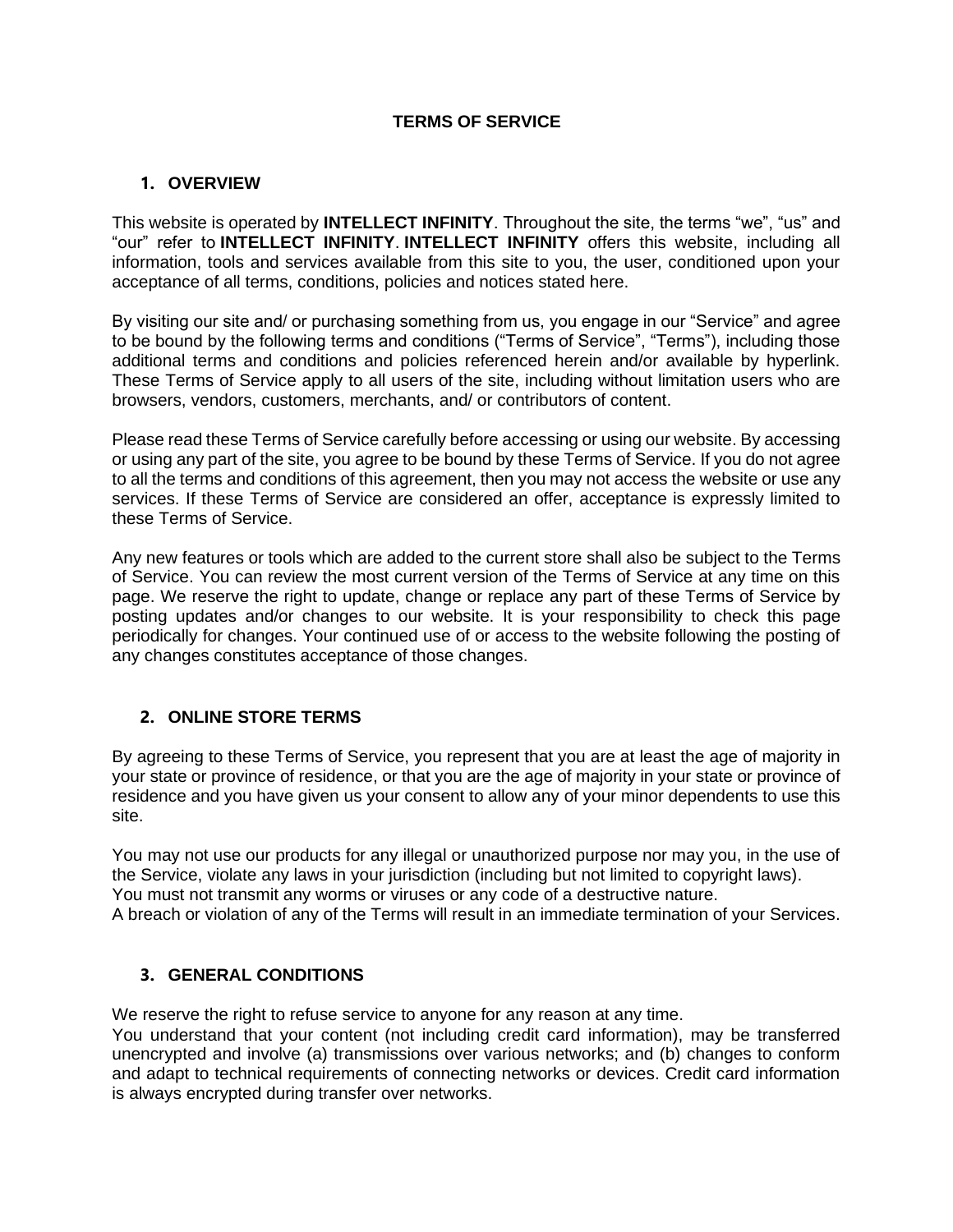You agree not to reproduce, duplicate, copy, sell, resell or exploit any portion of the Service, use of the Service, or access to the Service or any contact on the website through which the service is provided, without express written permission by us.

The headings used in this agreement are included for convenience only and will not limit or otherwise affect these Terms.

### **4. ACCURACY, COMPLETENESS AND TIMELINESS OF INFORMATION**

We are not responsible if information made available on this site is not accurate, complete or current. The material on this site is provided for general information only and should not be relied upon or used as the sole basis for making decisions without consulting primary, more accurate, more complete or more timely sources of information. Any reliance on the material on this site is at your own risk.

This site may contain certain historical information. Historical information, necessarily, is not current and is provided for your reference only. We reserve the right to modify the contents of this site at any time, but we have no obligation to update any information on our site. You agree that it is your responsibility to monitor changes to our site.

### **5. MODIFICATIONS TO THE SERVICE AND PRICES**

Prices for our products are subject to change without notice. We reserve the right at any time to modify or discontinue the Service (or any part or content thereof) without notice at any time.

We shall not be liable to you or to any third-party for any modification, price change, suspension or discontinuance of the Service.

#### **6. PRODUCTS OR SERVICES**

Certain products or services may be available exclusively online through the website. These products or services may have limited quantities and are subject to return or exchange only according to our Return Policy.

We have made every effort to display as accurately as possible the colors and images of our products that appear at the store. We cannot guarantee that your computer monitor's display of any color will be accurate.

We reserve the right, but are not obligated, to limit the sales of our products or Services to any person, geographic region or jurisdiction. We may exercise this right on a case-by-case basis.

We reserve the right to limit the quantities of any products or services that we offer. All descriptions of products or product pricing are subject to change at anytime without notice, at the sole discretion of us. We reserve the right to discontinue any product at any time. Any offer for any product or service made on this site is void where prohibited.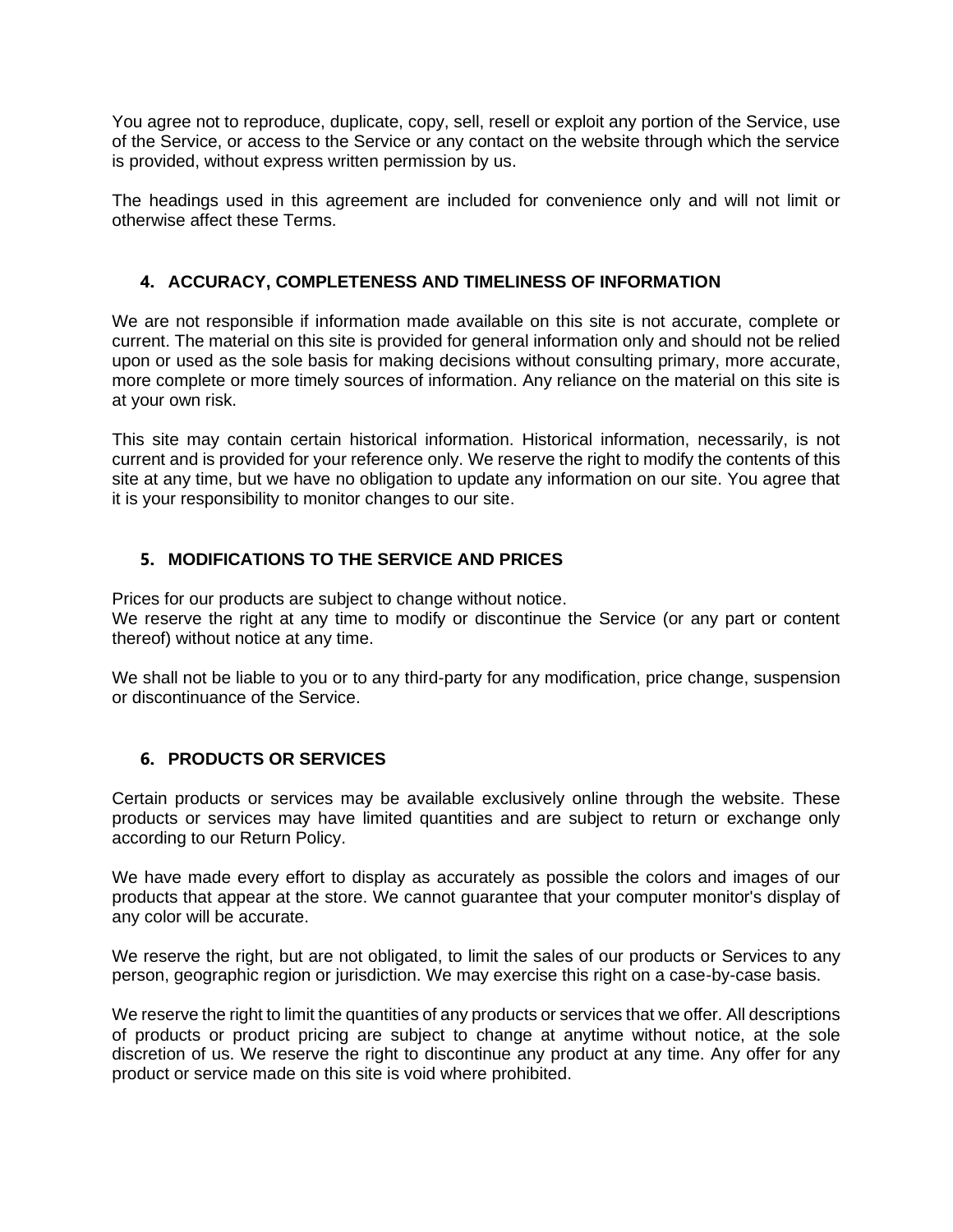We do not warrant that the quality of any products, services, information, or other material purchased or obtained by you will meet your expectations, or that any errors in the Service will be corrected.

# **7. ACCURACY OF BILLING AND ACCOUNT INFORMATION**

We reserve the right to refuse any order you place with us. We may, in our sole discretion, limit or cancel quantities purchased per person, per household or per order. These restrictions may include orders placed by or under the same customer account, the same credit card, and/or orders that use the same billing and/or shipping address. In the event that we make a change to or cancel an order, we may attempt to notify you by contacting the e-mail and/or billing address/phone number provided at the time the order was made. We reserve the right to limit or prohibit orders that, in our sole judgment, appear to be placed by dealers, resellers or distributors.

You agree to provide current, complete and accurate purchase and account information for all purchases made at our store. You agree to promptly update your account and other information, including your email address and credit card numbers and expiration dates, so that we can complete your transactions and contact you as needed.

For more detail, please review our Returns Policy.

# **8. THIRD-PARTY LINKS**

Certain content, products and services available via our Service may include materials from thirdparties.

Third-party links on this site may direct you to third-party websites that are not affiliated with us. We are not responsible for examining or evaluating the content or accuracy and we do not warrant and will not have any liability or responsibility for any third-party materials or websites, or for any other materials, products, or services of third-parties.

We are not liable for any harm or damages related to the purchase or use of goods, services, resources, content, or any other transactions made in connection with any third-party websites. Please review carefully the third-party's policies and practices and make sure you understand them before you engage in any transaction. Complaints, claims, concerns, or questions regarding third-party products should be directed to the third-party.

# **9. USER COMMENTS, FEEDBACK AND OTHER SUBMISSIONS**

If, at our request, you send certain specific submissions (for example contest entries) or without a request from us you send creative ideas, suggestions, proposals, plans, or other materials, whether online, by email, by postal mail, or otherwise (collectively, 'comments'), you agree that we may, at any time, without restriction, edit, copy, publish, distribute, translate and otherwise use in any medium any comments that you forward to us. We are and shall be under no obligation (1) to maintain any comments in confidence; (2) to pay compensation for any comments; or (3) to respond to any comments.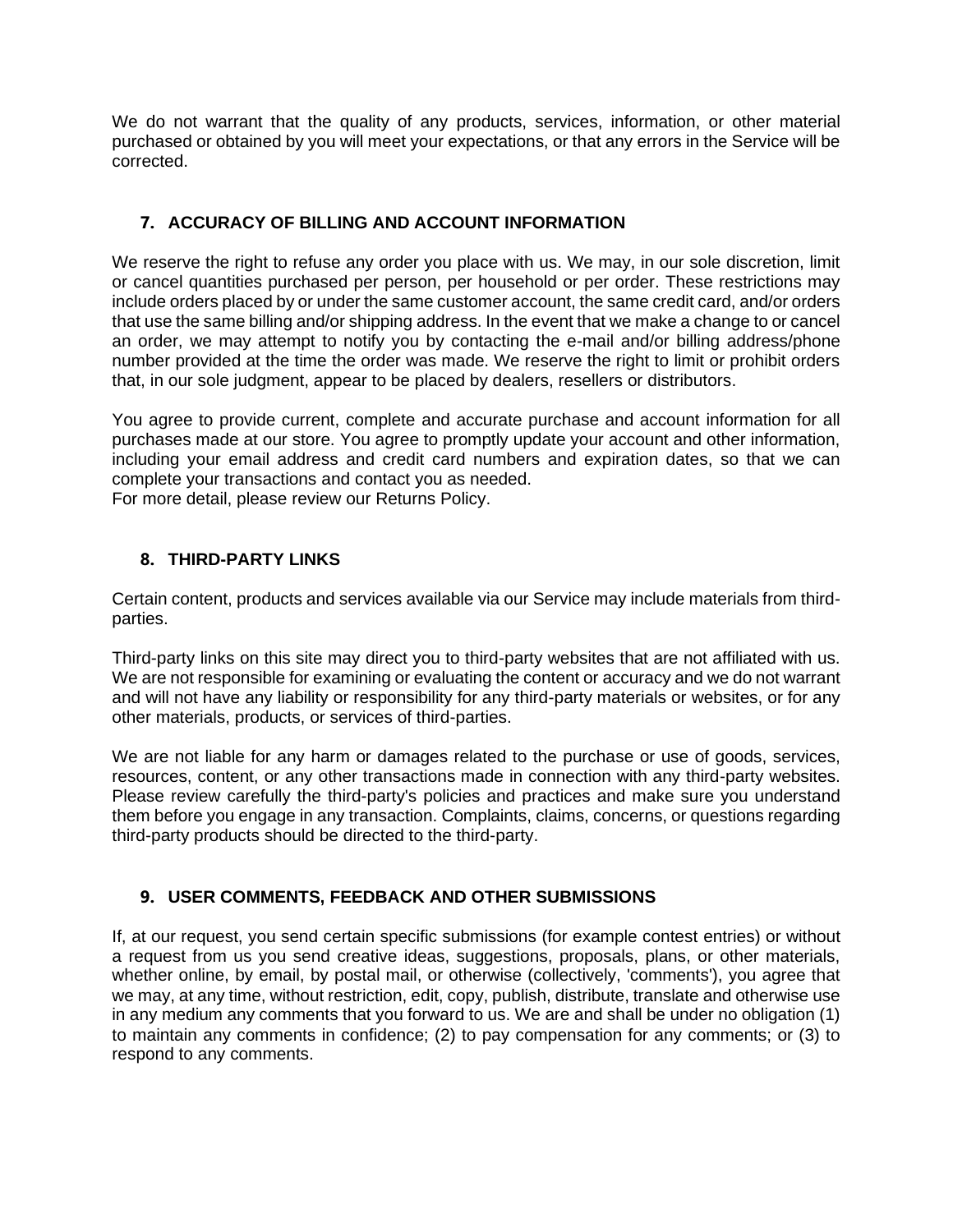We may, but have no obligation to, monitor, edit or remove content that we determine in our sole discretion are unlawful, offensive, threatening, libelous, defamatory, pornographic, obscene or otherwise objectionable or violates any party's intellectual property or these Terms of Service. You agree that your comments will not violate any right of any third-party, including copyright, trademark, privacy, personality or other personal or proprietary right. You further agree that your comments will not contain libelous or otherwise unlawful, abusive or obscene material, or contain any computer virus or other malware that could in any way affect the operation of the Service or any related website. You may not use a false e-mail address, pretend to be someone other than yourself, or otherwise mislead us or third-parties as to the origin of any comments. You are solely responsible for any comments you make and their accuracy. We take no responsibility and assume no liability for any comments posted by you or any third-party.

#### **10. PERSONAL INFORMATION**

Your submission of personal information through the store is governed by our Privacy Policy.

### **11. ERRORS, INACCURACIES AND OMISSIONS**

Occasionally there may be information on our site or in the Service that contains typographical errors, inaccuracies or omissions that may relate to product descriptions, pricing, promotions, offers, product shipping charges, transit times and availability. We reserve the right to correct any errors, inaccuracies or omissions, and to change or update information or cancel orders if any information in the Service or on any related website is inaccurate at any time without prior notice (including after you have submitted your order).

We undertake no obligation to update, amend or clarify information in the Service or on any related website, including without limitation, pricing information, except as required by law. No specified update or refresh date applied in the Service or on any related website, should be taken to indicate that all information in the Service or on any related website has been modified or updated.

#### **12. PROHIBITED USES**

In addition to other prohibitions as set forth in the Terms of Service, you are prohibited from using the site or its content: (a) for any unlawful purpose; (b) to solicit others to perform or participate in any unlawful acts; (c) to violate any international, federal, provincial or state regulations, rules, laws, or local ordinances; (d) to infringe upon or violate our intellectual property rights or the intellectual property rights of others; (e) to harass, abuse, insult, harm, defame, slander, disparage, intimidate, or discriminate based on gender, sexual orientation, religion, ethnicity, race, age, national origin, or disability; (f) to submit false or misleading information; (g) to upload or transmit viruses or any other type of malicious code that will or may be used in any way that will affect the functionality or operation of the Service or of any related website, other websites, or the Internet; (h) to collect or track the personal information of others; (i) to spam, phish, pharm, pretext, spider, crawl, or scrape; (j) for any obscene or immoral purpose; or (k) to interfere with or circumvent the security features of the Service or any related website, other websites, or the Internet. We reserve the right to terminate your use of the Service or any related website for violating any of the prohibited uses.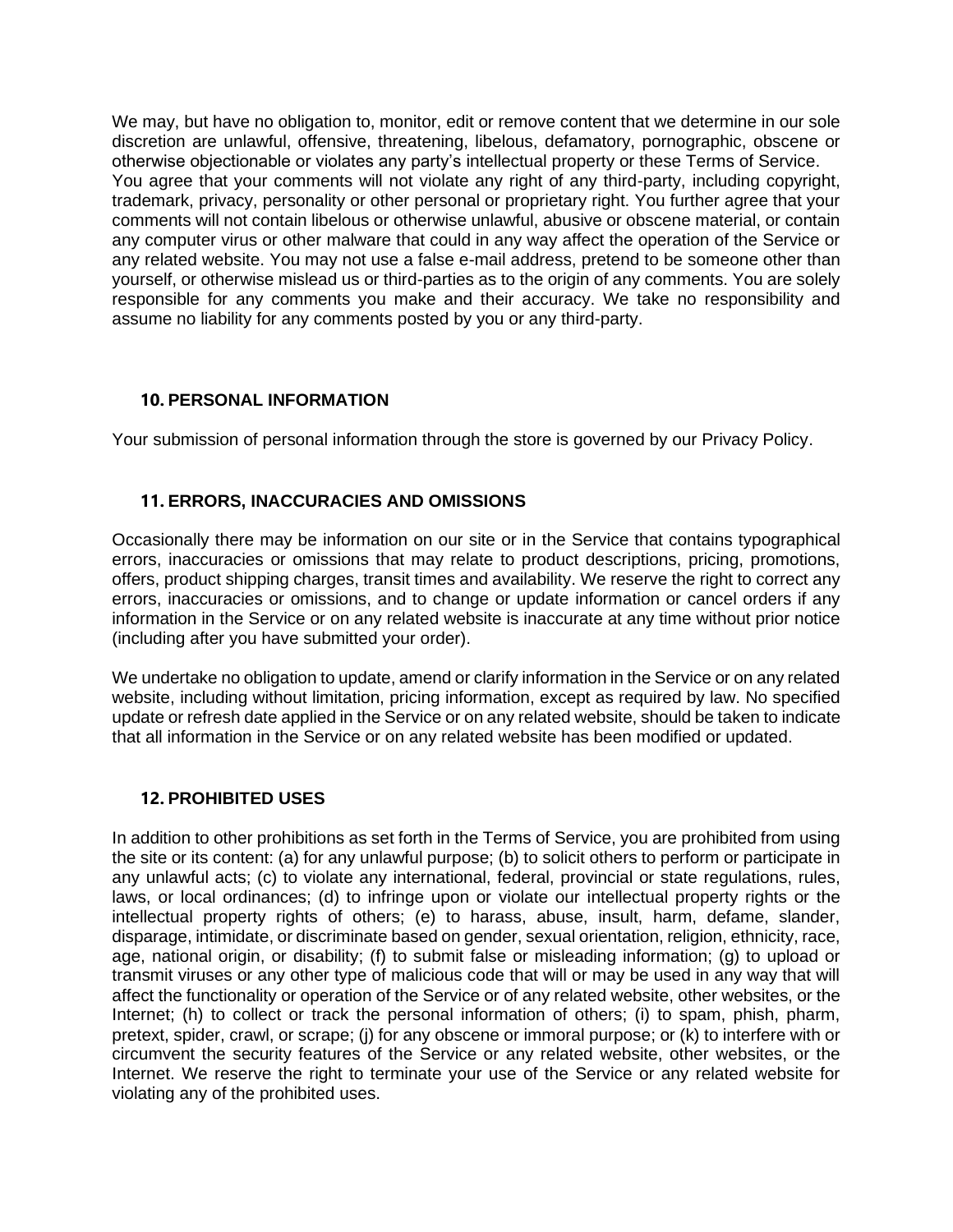### **13. DISCLAIMER OF WARRANTIES; LIMITATION OF LIABILITY**

We do not quarantee, represent or warrant that your use of our service will be uninterrupted, timely, secure or error-free.

We do not warrant that the results that may be obtained from the use of the service will be accurate or reliable.

You agree that from time to time we may remove the service for indefinite periods of time or cancel the service at any time, without notice to you.

You expressly agree that your use of, or inability to use, the service is at your sole risk. The service and all products and services delivered to you through the service are (except as expressly stated by us) provided 'as is' and 'as available' for your use, without any representation, warranties or conditions of any kind, either express or implied, including all implied warranties or conditions of merchantability, merchantable quality, fitness for a particular purpose, durability, title, and non-infringement.

In no case shall **INTELLECT INFINTY**, our directors, officers, employees, affiliates, agents, contractors, interns, suppliers, service providers or licensors be liable for any injury, loss, claim, or any direct, indirect, incidental, punitive, special, or consequential damages of any kind, including, without limitation lost profits, lost revenue, lost savings, loss of data, replacement costs, or any similar damages, whether based in contract, tort (including negligence), strict liability or otherwise, arising from your use of any of the service or any products procured using the service, or for any other claim related in any way to your use of the service or any product, including, but not limited to, any errors or omissions in any content, or any loss or damage of any kind incurred as a result of the use of the service or any content (or product) posted, transmitted, or otherwise made available via the service, even if advised of their possibility. Because some states or jurisdictions do not allow the exclusion or the limitation of liability for consequential or incidental damages, in such states or jurisdictions, our liability shall be limited to the maximum extent permitted by law.

#### **14. INDEMNIFICATION**

You agree to indemnify, defend and hold harmless **INTELLECT INFINITY** and our parent, subsidiaries, affiliates, partners, officers, directors, agents, contractors, licensors, service providers, subcontractors, suppliers, interns and employees, harmless from any claim or demand, including reasonable attorneys' fees, made by any third-party due to or arising out of your breach of these Terms of Service or the documents they incorporate by reference, or your violation of any law or the rights of a third-party.

#### **15. SEVERABILITY**

In the event that any provision of these Terms of Service is determined to be unlawful, void or unenforceable, such provision shall nonetheless be enforceable to the fullest extent permitted by applicable law, and the unenforceable portion shall be deemed to be severed from these Term of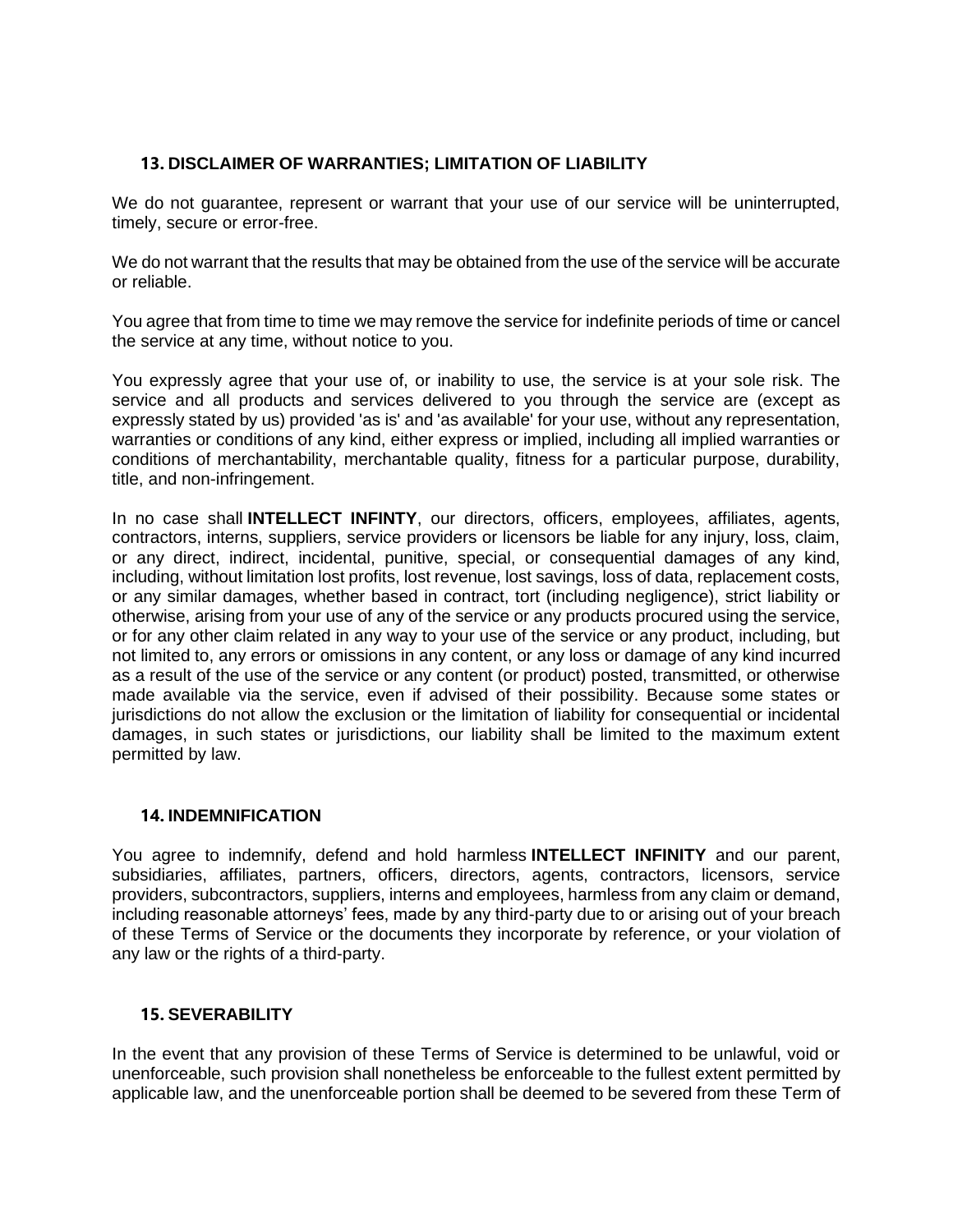Service, such determination shall not affect the validity and enforceability of any other remaining provisions.

### **16. TERMINATION**

The obligations and liabilities of the parties incurred prior to the termination date shall survive the termination of this agreement for all purposes.

These Terms of Service are effective unless and until terminated by either you or us. You may terminate these Terms of Service at any time by notifying us that you no longer wish to use our Services, or when you cease using our site.

If in our sole judgment you fail, or we suspect that you have failed, to comply with any term or provision of these Terms of Service, we also may terminate this agreement at any time without notice and you will remain liable for all amounts due up to and including the date of termination; and/or accordingly may deny you access to our Services (or any part thereof).

### **17. ENTIRE AGREEMENT**

The failure of us to exercise or enforce any right or provision of these Terms of Service shall not constitute a waiver of such right or provision.

These Terms of Service and any policies or operating rules posted by us on this site or in respect to The Service constitutes the entire agreement and understanding between you and us and govern your use of the Service, superseding any prior or contemporaneous agreements, communications and proposals, whether oral or written, between you and us (including, but not limited to, any prior versions of the Terms of Service).

Any ambiguities in the interpretation of these Terms of Service shall not be construed against the drafting party.

#### **18. GOVERNING LAW**

These Terms of Service and any separate agreements whereby we provide you Services shall be governed by and construed in accordance with the laws of India and jurisdiction of Jaipur, Rajasthan

#### **19. CHANGES TO TERMS OF SERVICE**

You can review the most current version of the Terms of Service at any time at this page. We reserve the right, at our sole discretion, to update, change or replace any part of these Terms of Service by posting updates and changes to our website. It is your responsibility to check our website periodically for changes. Your continued use of or access to our website or the Service following the posting of any changes to these Terms of Service constitutes acceptance of those changes.